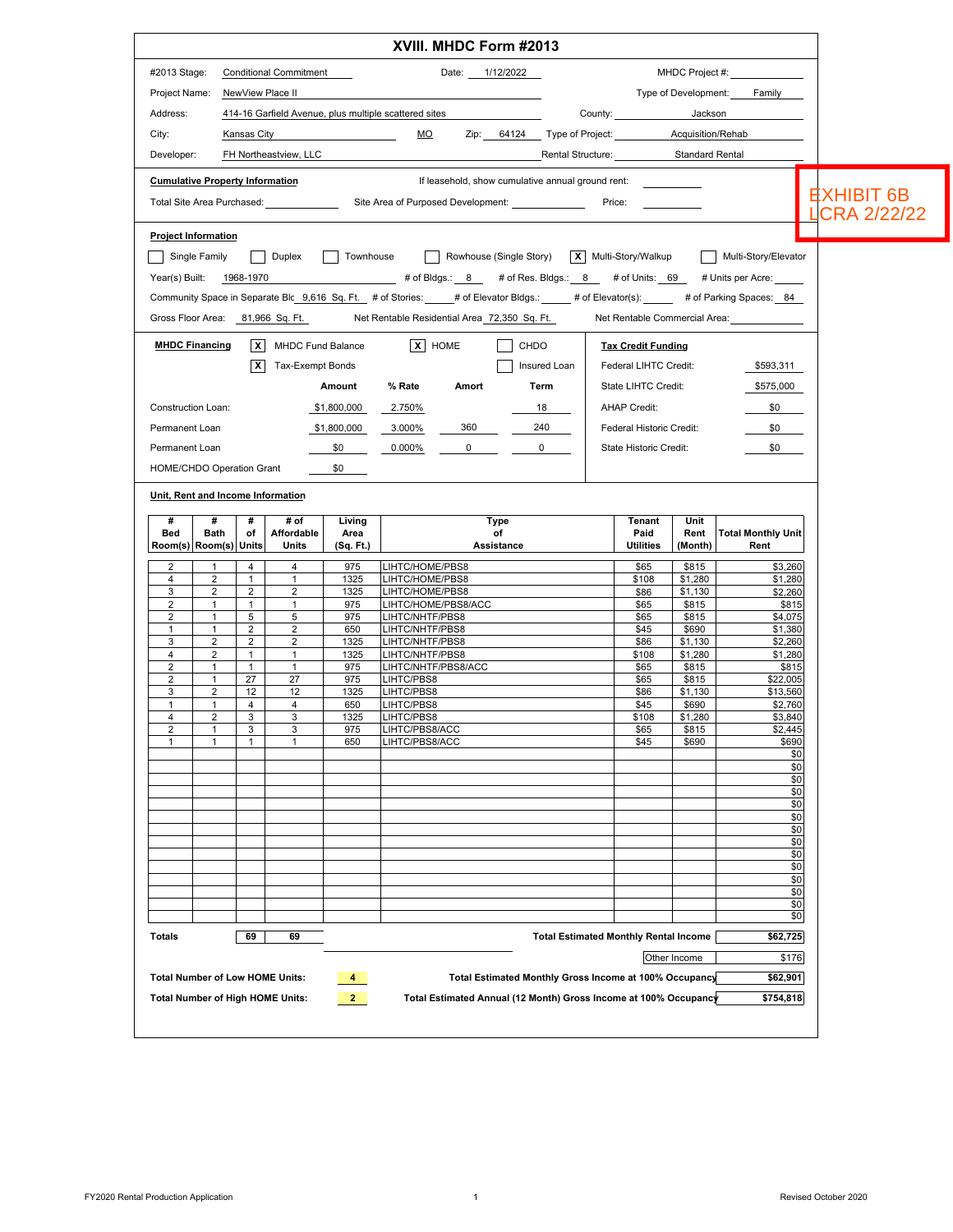|      |                                                              | XIX. MHDC Form #2013    |                                                |        |
|------|--------------------------------------------------------------|-------------------------|------------------------------------------------|--------|
|      | <b>Estimate of Replacement Costs</b>                         |                         | <b>Estimate of Annual Expenses</b>             |        |
|      | 1) Site Work                                                 | \$322,868               | 1) Conventions & Meetings                      | #6203  |
|      | 2) Off-Site Improvement                                      | \$0                     | 2) Management Consultants                      | #6204  |
|      | 3) Building Demolition                                       | \$0                     | 3) Advertising & Marketing                     | #6210  |
|      | 4) Interior Demolition                                       | \$107,278               | 4) Other Renting Expenses                      | #6250  |
|      | 5) New Construction                                          | \$0                     | 5) Office Salaries                             | #6310  |
|      | 6) Rehabilitation                                            | \$4,350,555             | 6) Office Expenses, Supplies & Postage         | #6311  |
|      | 7) Accessory Building                                        | \$331,358               | 7) Office or Model Apt. Rent                   | #6312  |
|      | 8) Bonding                                                   | \$26,106                | 8) Leased Furniture                            | #6313  |
|      | 9) Permits                                                   | \$59,130                | 9) Management Fees                             | #6320  |
|      | 10) General Requirements                                     | \$306,724               | 10) Manager or Superintendent Salaries         | #6330  |
|      | 11) Builder's Overhead                                       | \$102,241               | 11) Administrative Rent Free Unit              | #6331  |
|      | 12) Builder's Profit                                         | \$306,724               | 12) Legal Expenses (Project)                   | #6340  |
|      | 13) Total Construction Costs (lines 1-12)                    | \$5,912,984             | 13) Audit Expenses (Accounting)                | #6350  |
|      | 14) Paid by owner - Construction Costs                       |                         | 14) Telephone                                  | #6360  |
|      | 14a) Kansas City Plan Review Fee                             | \$30,000                | 15) Bad Debts                                  | #6370  |
| 14b) |                                                              | \$0                     | 16) Misc. Administrative Expenses              | #6390  |
|      | 15) Total Construction Costs (lines 13-14)                   | \$5,942,984             | 17) Total Administrative Expenses              | #6263T |
|      | 16) Architect's & Engineering Fee (Design)                   | \$200,000               | 18) Electricity<br><b>Owner Paid</b>           | #6450  |
|      | 17) Architect's Fee (Supervision)                            | \$50,000                | 19) Water<br><b>Owner Paid</b>                 | #6451  |
|      | 18) Soil Report                                              | \$0                     | 20) Gas<br><b>Owner Paid</b>                   | #6452  |
|      | 19) Survey                                                   | \$35,000                | <b>Owner Paid</b><br>21) Sewer                 | #6453  |
|      | 20) Engineering                                              | \$75,000                | 21) Cable T.V. / Internet Access               | #6454  |
|      | 21) Total For All Improvements (lines 15-20)                 | \$6,302,984             | 22) Total Utilities Expenses                   | #6400T |
|      | 22) Construction Loan Interest                               | \$195,379               | 23) O & M Payroll                              | #6510  |
|      | 23) Construction Period R. E. Taxes                          | \$50,000                | 24) O & M Supplies                             | #6515  |
|      | 24) Construction Period Insurance                            | \$40,000                | 25) O & M Contracts                            | #6520  |
|      | 25) MHDC Rental Production Application Fee                   | \$2,000                 | 26) O & M Rent Free Unit                       | #6521  |
|      | 26) MHDC Construction Loan Fee                               | \$18,000                | 27) Garbage & Trash<br><b>Owner Paid</b>       | #6525  |
|      | 27) Other Construction Loan Fee                              | \$50,000                | 28) Security Payroll / Contract                | #6530  |
|      | 28) MHDC Construction Inspection Fee                         | \$13,500                | 29) Security Rent Free Unit                    | #6531  |
|      | 29) Other Construction Inspection Fee                        | \$34,058                | 30) Heating & Cooling Repair Contract          | #6546  |
|      | 30) MHDC Permanent Financing Fee                             | \$18,000                | 31) Snow Removal (Supplies & Contracts)        | #6548  |
|      | 31) Other Permanent Financing Fee                            | \$0                     | 32) O & M Tools & Equipment                    | #6571  |
|      | 32) Environmental Study                                      | \$45,000                | 33) Pool (Supplies, Maintenance & Contracts)   | #6520  |
|      | 33) Market Study                                             | \$7,500                 | 34) Exterminating                              | #6515  |
|      | 34) Appraisal                                                | \$6,500                 | 35) Elevator Maintenance                       | #6520  |
|      | 35) Title, Recording & Disbursing (Construction Loan)        | \$35,000                | 36) Vacant Unit Prep (Carpets, Painting, Etc.) | #6580  |
|      | 36) Title, Recording & Disbursing (Permanent Loan)           | \$5,000                 | 37) Misc. Operating & Maintenance Exp.         | #6590  |
|      | 37) Legal Costs (Construction)                               | \$75,000                | 38) Total Operating & Maint Expenses           | #6500T |
|      | 38) Legal Costs (Permanent)                                  | \$25,000                | 39) Real Estate Taxes                          | #6710  |
|      | 39) Organization (Legal/Fees)                                | \$15,000                | 40) Property & Liability Insurance             | #6720  |
|      | 40) Cost Certification                                       | \$18,000                | 41) Health Insurance                           | #6723  |
|      | 41) Accountant's Fee                                         | \$30,000                | 42) Workers Comp                               | #6722  |
|      | 42) Prepaid MIP (Risk Share only)                            | \$0                     | 43) MIP Insurance                              | #6850  |
|      | 43) Contingency                                              | \$575,000               | 44) Fidelity Bond                              | #6721  |
|      | 44) Environmental Abatement                                  | \$0                     | 45) Other Tax Assessments                      |        |
|      | 45) Historic Credit Fees                                     | \$0                     | 46) Other: (Describe)                          |        |
|      | 46) Relocation                                               | \$315,415               | 47) Total Fixed Expenses                       |        |
|      | 47) FF & E                                                   | \$10,000                | 48) Replacement Reserves                       |        |
|      | 48) Other: (Describe)<br><b>MHDC Const Cost Analysis</b>     | \$5,000                 | 49) Total Expenses                             |        |
|      | 49) Other: (Describe)<br><b>Capital Needs Assessment</b>     | \$4,500                 | 50) No. of Units                               |        |
|      | 50) Other: (Describe)<br><b>Energy Study Fee</b>             | \$3,500                 | 51) Expenses per Unit                          |        |
|      | 51) Other: (Describe)<br><b>HTF Environmental</b>            | \$4,000                 |                                                |        |
|      | 52) Other: (Describe)                                        | \$0                     |                                                |        |
|      | 53) Replacement Cost w/o Acq (lines 21-52)                   | \$7,903,336             | <b>Annual Income Computations</b>              |        |
|      | 54) Legal Acquisition & Recording                            | \$0                     | 1) Estimated Project Gross Income              |        |
|      | 55) Acquisition Cost of Buildings                            | $\overline{$3,572,000}$ | 2) Occupancy (93% family or 95% elderly)       |        |
|      | 56) Other Acquisition Related Costs                          | \$142,000               | 3) Effective Gross Income (line 1 X line 2)    |        |
|      | 57) Land                                                     | \$228,000               | 4) Total Project Expenses                      |        |
|      | 58) Total Acquisition Cost (lines 54-57)                     | \$3,942,000             | 5) Net Income to Project (line 3 - line 4)     |        |
|      | 59) Total Replacement Cost (lines 53-57)                     | \$11,845,336            | 6) MHDC Debt Service                           |        |
|      | 60) Consultant's Fee (Before Completion)                     | \$161,000               | 7) Other Hard Debt Service                     |        |
|      | 61) Consultant's Fee (At/After Completion)                   | \$99,000                | 8) Total Hard Debt Service                     |        |
|      | 62) Developer's Fee (Before Completion)                      | \$400,000               | 9) Cash Flow (line 5 - line 8)                 |        |
|      | 63) Developer's Fee (At/After Completion)                    | \$590,000               |                                                |        |
|      | 64) Tax Credit Allocation Fee (7%)                           | \$41,532                | 10) Debt Service Coverage (hard debt)          |        |
|      | 65) Tax Credit Monitoring Fee                                | \$20,700                |                                                |        |
|      | 66) AHAP Application & Reservation Fee                       | \$0                     |                                                |        |
|      | <b>Operating Costs During Const</b><br>67) Other: (Describe) | \$95,295                |                                                |        |
|      | 68) Other: (Describe)                                        | \$0                     |                                                |        |
|      | 69) Other: (Describe)                                        | \$0                     |                                                |        |
|      | 70) Other: (Describe)                                        | \$0                     |                                                |        |
|      | 71) Other: (Describe)                                        | \$0                     |                                                |        |
|      | 72) Bond Related Costs (see Tab XIII)                        | \$300,000               |                                                |        |
|      | 73) Syndication Costs (see Tab X)                            | \$25,000                |                                                |        |
|      | 74) Lease-up/Marketing (from FIN-117, cash reserve)          | \$16,600                |                                                |        |
|      | 75) Operating Reserve (cash escrow)                          | \$300,000               |                                                |        |
|      | 76) Replacement Reserve (cash escrow)                        | \$41,400                |                                                |        |
|      | Social Services Reserve Dep<br>77) Other Escrow(s):          | \$35,000                |                                                |        |
|      | 78) Other Escrow(s):                                         | \$0                     |                                                |        |
|      | 79) Other Escrow(s):                                         | \$0                     |                                                |        |
|      | 80) Other Escrow(s):                                         | \$0                     |                                                |        |
|      | 81) Other Escrow(s):                                         | \$0                     |                                                |        |
|      | 82) Total Development Cost (lines 59-81)                     | \$13,970,863            |                                                |        |
|      |                                                              |                         |                                                |        |

|                      | HDC Form #2013                                                       |                            |
|----------------------|----------------------------------------------------------------------|----------------------------|
|                      | <b>Estimate of Annual Expenses</b>                                   |                            |
| \$322,868            | 1) Conventions & Meetings                                            | #6203<br>\$1,500           |
| \$0                  | 2) Management Consultants                                            | \$0<br>#6204               |
| \$0                  | 3) Advertising & Marketing                                           | #6210<br>\$1,500           |
| \$107,278            | 4) Other Renting Expenses                                            | #6250<br>\$1,850           |
| \$0                  | 5) Office Salaries                                                   | #6310<br>\$8,998           |
| 1,350,555            | 6) Office Expenses, Supplies & Postage                               | \$2,100<br>#6311           |
| \$331,358            | 7) Office or Model Apt. Rent                                         | #6312<br>\$0               |
| \$26,106             | 8) Leased Furniture                                                  | \$1,200<br>#6313           |
| \$59,130             | 9) Management Fees                                                   | #6320<br>\$38,916          |
| \$306,724            | 10) Manager or Superintendent Salaries                               | #6330<br>\$51,103          |
| \$102,241            | 11) Administrative Rent Free Unit                                    | #6331<br>\$0               |
| \$306,724            | 12) Legal Expenses (Project)                                         | #6340<br>\$4,000           |
| 5,912,984            | 13) Audit Expenses (Accounting)                                      | #6350<br>\$10,000          |
|                      | 14) Telephone                                                        | #6360<br>\$1,200           |
| \$30,000             | 15) Bad Debts                                                        | #6370<br>\$2,000           |
| \$0                  | 16) Misc. Administrative Expenses                                    | #6390<br>\$7,500           |
| 5,942,984            | 17) Total Administrative Expenses                                    | #6263T<br>\$131,867        |
| \$200,000            | 18) Electricity<br><b>Owner Paid</b>                                 | #6450<br>\$18,000          |
| \$50,000             | 19) Water<br><b>Owner Paid</b>                                       | #6451<br>\$28,000          |
| \$0                  | <b>Owner Paid</b><br>20) Gas                                         | #6452<br>\$30,000          |
| \$35,000             | 21) Sewer<br><b>Owner Paid</b>                                       | #6453<br>\$48,000          |
| \$75,000             | 21) Cable T.V. / Internet Access                                     | \$500<br>#6454             |
| 6,302,984            | 22) Total Utilities Expenses                                         | #6400T<br>\$124,500        |
| \$195,379            | 23) O & M Payroll                                                    | #6510<br>\$69,628          |
| \$50,000             | 24) O & M Supplies                                                   | #6515<br>\$8,500           |
| \$40,000             | 25) O & M Contracts                                                  | #6520<br>\$7,400           |
| \$2,000              | 26) O & M Rent Free Unit                                             | #6521<br>\$0               |
| \$18,000             | 27) Garbage & Trash<br><b>Owner Paid</b>                             | #6525<br>\$20,000          |
| \$50,000             | 28) Security Payroll / Contract                                      | \$10,506<br>#6530<br>#6531 |
| \$13,500<br>\$34,058 | 29) Security Rent Free Unit<br>30) Heating & Cooling Repair Contract | \$0<br>#6546<br>\$5,500    |
| \$18,000             | 31) Snow Removal (Supplies & Contracts)                              | #6548<br>\$4,500           |
| \$0                  | 32) O & M Tools & Equipment                                          | #6571<br>\$1,500           |
| \$45,000             | 33) Pool (Supplies, Maintenance & Contracts)                         | #6520<br>\$0               |
| \$7,500              | 34) Exterminating                                                    | #6515<br>\$3,500           |
| \$6,500              | 35) Elevator Maintenance                                             | #6520<br>\$0               |
| \$35,000             | 36) Vacant Unit Prep (Carpets, Painting, Etc.)                       | \$5,000<br>#6580           |
| \$5,000              | 37) Misc. Operating & Maintenance Exp.                               | \$550<br>#6590             |
| \$75,000             | 38) Total Operating & Maint Expenses                                 | #6500T<br>\$136,584        |
| \$25,000             | 39) Real Estate Taxes                                                | #6710<br>\$50,000          |
| \$15,000             | 40) Property & Liability Insurance                                   | #6720<br>\$25,000          |
| \$18,000             | 41) Health Insurance                                                 | #6723<br>\$0               |
| \$30,000             | 42) Workers Comp                                                     | \$0<br>#6722               |
| \$0                  | 43) MIP Insurance                                                    | #6850<br>\$0               |
| \$575,000            | 44) Fidelity Bond                                                    | #6721<br>\$0               |
| \$0                  | 45) Other Tax Assessments                                            | \$0                        |
| \$0                  | 46) Other: (Describe)                                                | \$0                        |
| \$315,415            | 47) Total Fixed Expenses                                             | \$75,000                   |
| \$10,000<br>\$5,000  | 48) Replacement Reserves<br>49) Total Expenses                       | \$20,700<br>\$488,651      |
| \$4,500              | 50) No. of Units                                                     | 69                         |
| \$3,500              | 51) <u>Expenses per Unit</u>                                         | \$7,082                    |
| \$4,000              |                                                                      |                            |
| \$0                  |                                                                      |                            |
| ,903,336             | <b>Annual Income Computations</b>                                    |                            |
| \$0                  | 1) Estimated Project Gross Income                                    | \$754,818                  |
| 3,572,000            | 2) Occupancy (93% family or 95% elderly)                             | 93%                        |
| \$142,000            | 3) Effective Gross Income (line 1 X line 2)                          | \$701,980                  |
| \$228,000            | 4) Total Project Expenses                                            | \$488,651                  |

| 1) Total Project Expenses                  | \$488.651 |
|--------------------------------------------|-----------|
| 5) Net Income to Project (line 3 - line 4) | \$213,329 |
| 6) MHDC Debt Service                       | \$141.066 |
| 7) Other Hard Debt Service                 | \$0       |
| 3) Total Hard Debt Service                 | \$141.066 |
| 3) Cash Flow (line 5 - line 8)             | \$72.263  |

**1.51**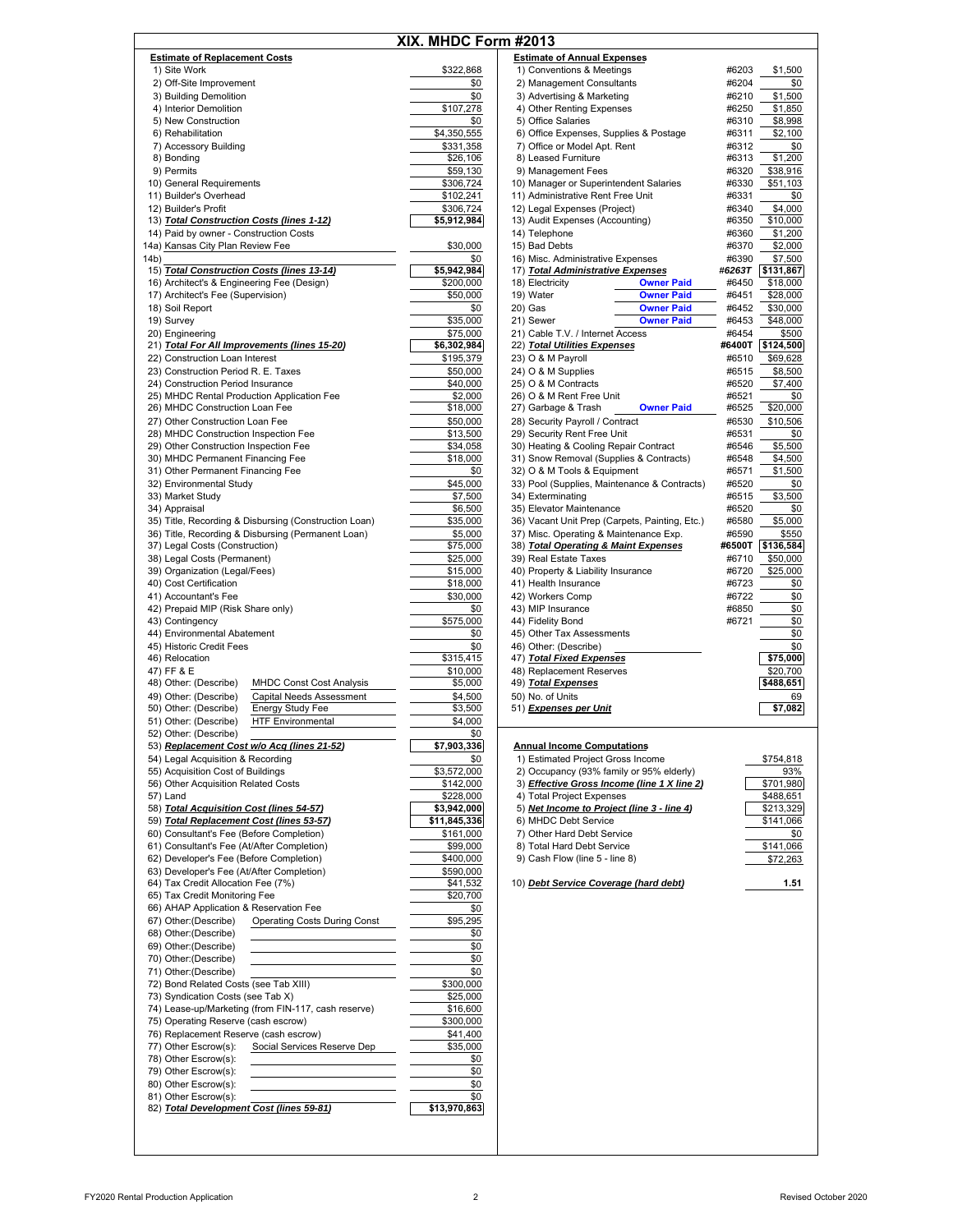## **XIX. MHDC Form #2013**

|                         | <b>Debt Service Information</b> |                   |                  |                            |                           |                          |                   |                                    |  |  |  |  |  |
|-------------------------|---------------------------------|-------------------|------------------|----------------------------|---------------------------|--------------------------|-------------------|------------------------------------|--|--|--|--|--|
| Lien<br><b>Position</b> | Source                          | Amount of<br>Loan | Interest<br>Rate | Amort<br>Period<br>(Years) | Term<br>Period<br>(Years) | Annual<br><b>P&amp;I</b> | Soft/Hard<br>Debt | % Dist<br>From<br><b>Cash Flow</b> |  |  |  |  |  |
| 1st                     | <b>MHDC Fund Balance</b>        | \$1,800,000       | 3.000%           | 30                         | 20                        | \$91,066                 | Hard              | N/A                                |  |  |  |  |  |
| 2 <sub>nd</sub>         | <b>MHDC HOME</b>                | \$1,500,000       | 0.000%           | 30                         | 20                        | \$50,000                 | Hard              | N/A                                |  |  |  |  |  |
| 3rd                     | <b>MHDC Housing Trust Fund</b>  | \$1,400,000       | 0.000%           | 20                         | 20                        | \$0                      | Soft              |                                    |  |  |  |  |  |
|                         | <b>MHDC Select</b>              |                   |                  |                            |                           |                          |                   |                                    |  |  |  |  |  |
|                         | <b>MHDC Select</b>              |                   |                  |                            |                           |                          |                   |                                    |  |  |  |  |  |
|                         |                                 |                   |                  |                            |                           |                          |                   |                                    |  |  |  |  |  |
|                         |                                 |                   |                  |                            |                           |                          |                   |                                    |  |  |  |  |  |
|                         |                                 |                   |                  |                            |                           |                          |                   |                                    |  |  |  |  |  |
|                         |                                 |                   |                  |                            |                           |                          |                   |                                    |  |  |  |  |  |
|                         |                                 |                   |                  |                            |                           |                          |                   |                                    |  |  |  |  |  |
|                         |                                 |                   |                  |                            |                           |                          | N/A               |                                    |  |  |  |  |  |

|                                     | <b>Tax Credit Proceeds</b> |   |       |   |       |   |            |     |                          |  |  |  |  |  |
|-------------------------------------|----------------------------|---|-------|---|-------|---|------------|-----|--------------------------|--|--|--|--|--|
|                                     | Annual<br>Credit<br>Amount |   | Years |   | Price |   | Owner<br>% |     | Total<br><b>Proceeds</b> |  |  |  |  |  |
| Proceeds from Federal T.C.          | \$593.311                  |   | 10    | x | 0.890 | X | 99.99%     | $=$ | \$5,279,940              |  |  |  |  |  |
| Proceeds from State T.C.            | \$575,000                  | X | 10    | X | 0.670 |   | X 100.00%  | $=$ | \$3,852,500              |  |  |  |  |  |
| Proceeds from Historic Federal T.C. | \$0                        | х |       | x | 0.000 | x | 0.00%      | $=$ | \$0                      |  |  |  |  |  |
| Proceeds from Historic State T.C.   | \$0                        |   |       | х | 0.000 | х | $0.00\%$   | $=$ | \$0                      |  |  |  |  |  |

**Total Sources ( "X" Indicates if MHDC HOME Funds are used )**

| Total Sources ("X" Indicates if MHDC HOME Funds are used) |   |             | <b>Construction Period Funding Gap</b>              |   |              |
|-----------------------------------------------------------|---|-------------|-----------------------------------------------------|---|--------------|
| 1. MHDC Fund Balance                                      |   | \$1,800,000 | 1. Costs (Line 82)                                  | ٠ | \$13,970,863 |
| 2. MHDC HOME                                              | x | \$1,500,000 | 2. MHDC Construction Loan Proceeds                  |   | \$1,800,000  |
| 3. MHDC Housing Trust Fund                                |   | \$1,400,000 | 3. Other Construction Loan Proceeds                 |   | \$9,900,000  |
| 4.                                                        |   | \$0         | 4. Tax Credit Equity Paid During Construction       |   | \$1,600,000  |
| 5.                                                        |   | \$0         | 5. Dev Fee Paid After Construction Complete         |   | \$590,000    |
| 6.                                                        |   | \$0         | 6. Consultant Fee Paid After Construction Complet - |   | \$99,000     |
| 7 <sub>1</sub>                                            |   | \$0         | 7. Operating Reserve (escrow)                       |   | \$300,000    |
| 8.                                                        |   | \$0         | 8. Replacement Reserve (escrow)                     |   | \$41,400     |
| 9.                                                        |   | \$0         | 9. Other (describe):                                |   |              |
| 10.                                                       |   | \$0         | 10. Total Construction Period Funding Gap           |   | \$0          |
| 11. Total LIHTC Equity                                    |   | \$9,132,440 |                                                     |   |              |
| 12. Total Historic T.C. Equity                            |   | \$0         |                                                     |   |              |
| 13. Total AHAP T.C. Donation                              |   | \$0         |                                                     |   |              |
| 14. Trust Fund                                            |   | \$0         |                                                     |   |              |

**MHDC Comments:**

14. Trust Fund

15. General Partner Equity 16. Deferred Developer's Fee 17. *Total Sources*



\$528

**\$137,895**

\$13,970,863